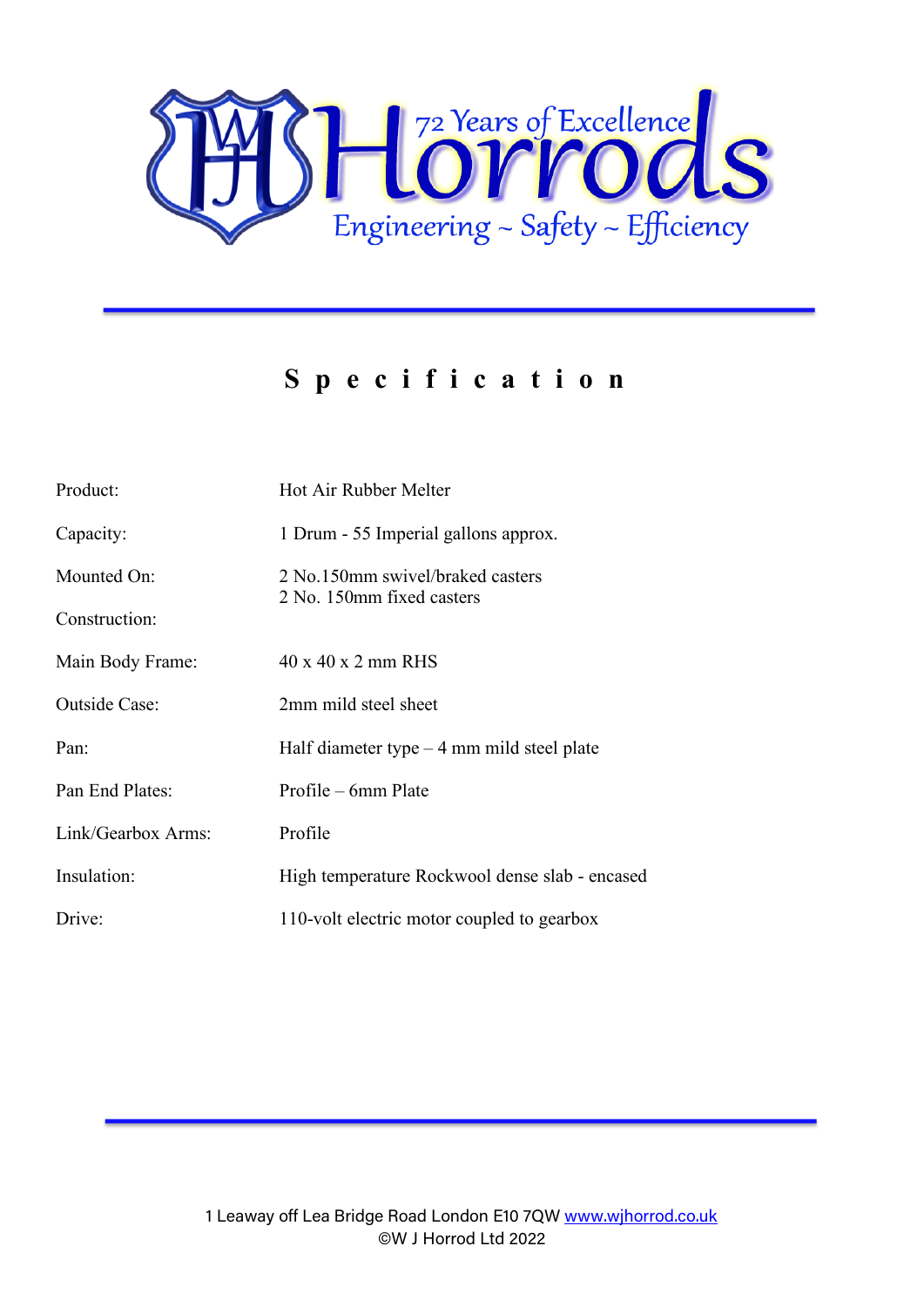

| Power:                            | 110-volt supply $-16$ amp                     |
|-----------------------------------|-----------------------------------------------|
| Stirrer Shaft:                    | 40 mm bright mild steel round                 |
| <b>Stirrer Shaft</b><br>Bearings: | 2 bolt self-aligning 40 mm pillar block       |
| Agitation:                        | Oscillating continuous paddle                 |
| Firing:                           | LPG propane gas                               |
| <b>Burner Firing Tube:</b>        | 4.000 NB SCH40 304 stainless steel pipe.      |
| Flue Return Tube:                 | 114.0 x 6mm mild steel                        |
| Thermostat:                       | <b>Electric Digital</b>                       |
| Temperature Control:              | Electric Digital                              |
| Burner:                           | 1 No. high-capacity open nozzle type burner   |
| Outlet:                           | Gate type                                     |
| Lifting:                          | 4 No M20 eyebolts<br>4 No 3.25 tonne shackles |
| Length:                           | 1900 mm                                       |
| Width:                            | 920 mm                                        |
| Loading Height:                   | 865 mm                                        |
| Overall Height:                   | 1430 mm                                       |
| Unladen Weight:                   | 480 kg                                        |